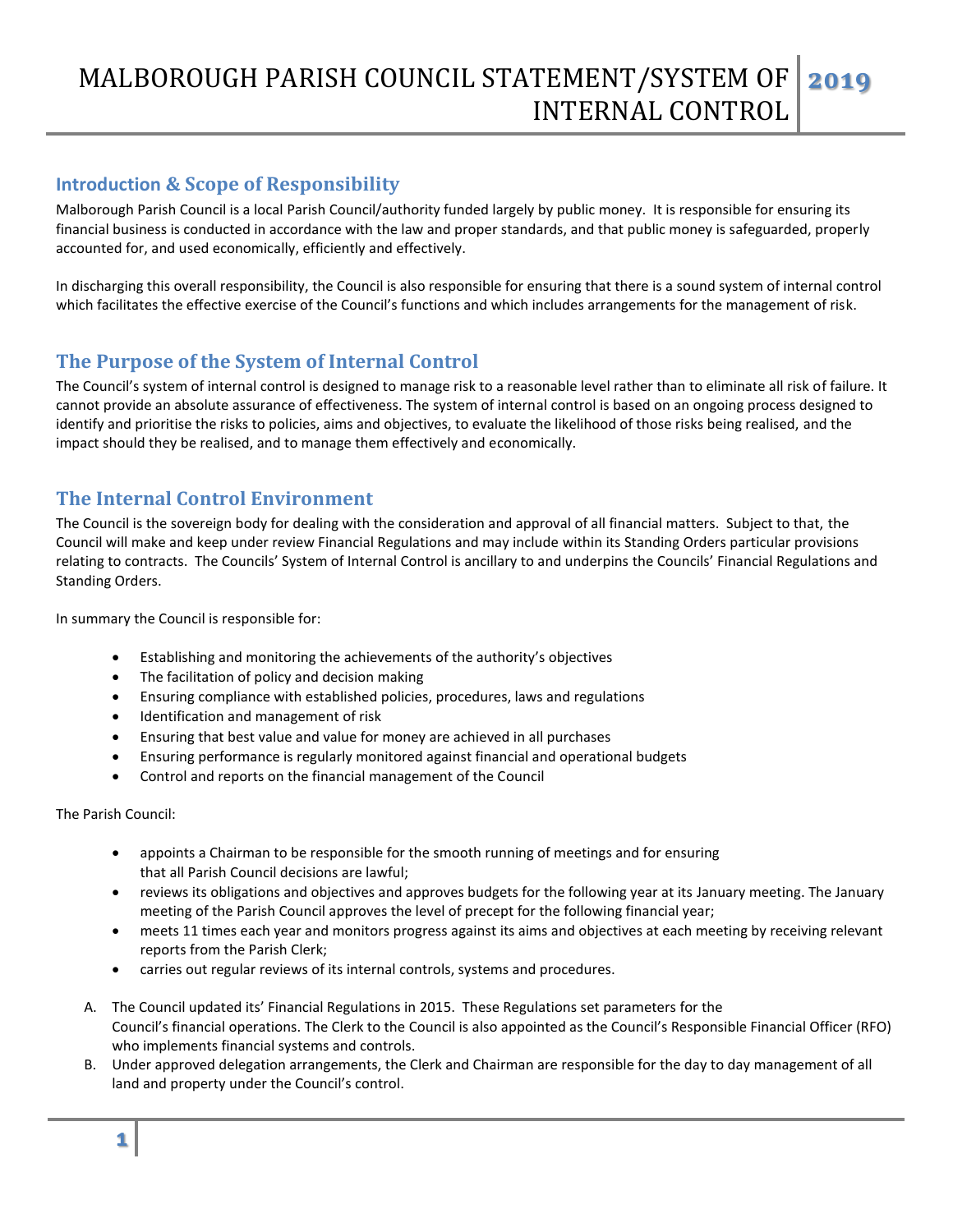- C. The Council, in its entirety acts, as the Budget Committee for the purposes of reviewing and reporting to the Council on estimates and budgetary control.
- D. Similarly, all 9 Councilors are asked to keep under review and report on the Council's system of internal controls. Council's internal monitoring is undertaken through monthly reports to Council.
- E. The Council is required to appoint an independent Internal Auditor. This internal audit service is provided by Alison Marshall (on a 3-year contract up to and including 2019/20). The Internal Auditor will provide a certificate to be submitted with the Statement of Accounts and Annual Return as part of the annual external Audit of Accounts. An additional work program (if any) for the Internal Auditor will be agreed by the Council annually. Any issues raised by the Internal Auditor are reported in writing to the Council and agreed actions are monitored to ensure that they have been carried out and actioned within agreed timescales.
- F. Additionally, the Council seeks and receives appropriate property, legal, insurance, and health & safety advice as appropriate to manage risk.
- G. **Supplementary Financial and Accounting Procedures** to be read alongside the Councils' Standing Orders and Financial regulations:
	- a. The following **Principles** shall be observed in connection with accounting duties:
		- i. The duty of providing information, calculating, checking and recording sums due to, or from, the Council should be separated as completely as possible from the duty of collecting or dispersing them.
		- ii. Officers charged with the duty of examining and checking the accounts of cash transactions should not be engaged in any of those transactions.
	- b. **Petty Cash:** Malborough Parish Council does not operate a petty cash system. Any reimbursement of day to day expenses is subject to the normal approval of accounts decisions at the monthly Council meetings.
	- c. **Cheque Signatories & E-payments:** Financial Regulations require that any three approved signatures are required on cheques issued on the Parish Council's accounts. Members will be asked to provide specimen signatures on a formal list to be held as a Parish Council record and also if required by the Parish Council's bankers.
	- d. The Financial regulations provide the detail of the procedures to be followed for e-payments
	- e. **Invoicing:** Invoicing for Parish Council services only occurs on an ad hoc basis. Invoices will be raised by the Clerk after any minuted decision of the Council. All invoices shall bear reference to payment terms of 30 days.
	- f. **Cash and Cheque Handling/Security:** The Clerk will receive payments either in person or through the post as cash or cheque. Upon the receipt of cash in person, a receipt will be issued. All cash and cheques shall be kept safely in a locked container and shall be banked periodically (at least once a month).
	- g. **Salaries and other Staff Payments:** Salaries and other staff payments shall be made by no later than the last day of each month. Current due date is the  $15<sup>th</sup>$  of the month. Payments shall be paid on the basis of information agreed and reviewed from time to time by the Parish Council and notified to the Contractor by the Clerk. This information will confirm the actual amounts of the salaries and wages to be paid rather than left to interpretation or related to percentage increases. The Council will operate RTI PAYE and inspect the due returns made by the Clerk periodically. Any end of year returns will be approved by a Member of the Parish Council, normally the Chairman or Vice-Chairman, prior to its being filed on line.
	- h. **Budgetary Control**:
		- i. The RFO will provide a statement of accounts (Receipts & Payments) to date for circulation at each Parish Council meeting. Further updated statements may, from time to time, be requested for consideration at any meeting which monitors budgetary control and prepares estimates.
		- ii. The RFO will also produce monthly reconciliation statements of the Parish Council's accounts taken from the information contained in the cash book, supplemented by actual extracts from the cash book together with copies of the relevant bank statements. This information will be part of the monthly approval of the accounts regime at PC meetings.
		- iii. The Budget Committee as constituted by the Parish Council (currently full Council) will meet in December and/or January for the purposes of budgetary control review and the preparation of estimates for presentation to the January Parish Council meeting. At that meeting, the Parish Council will approve such estimates, and determine its budget requirement and consequent precept for the next financial year.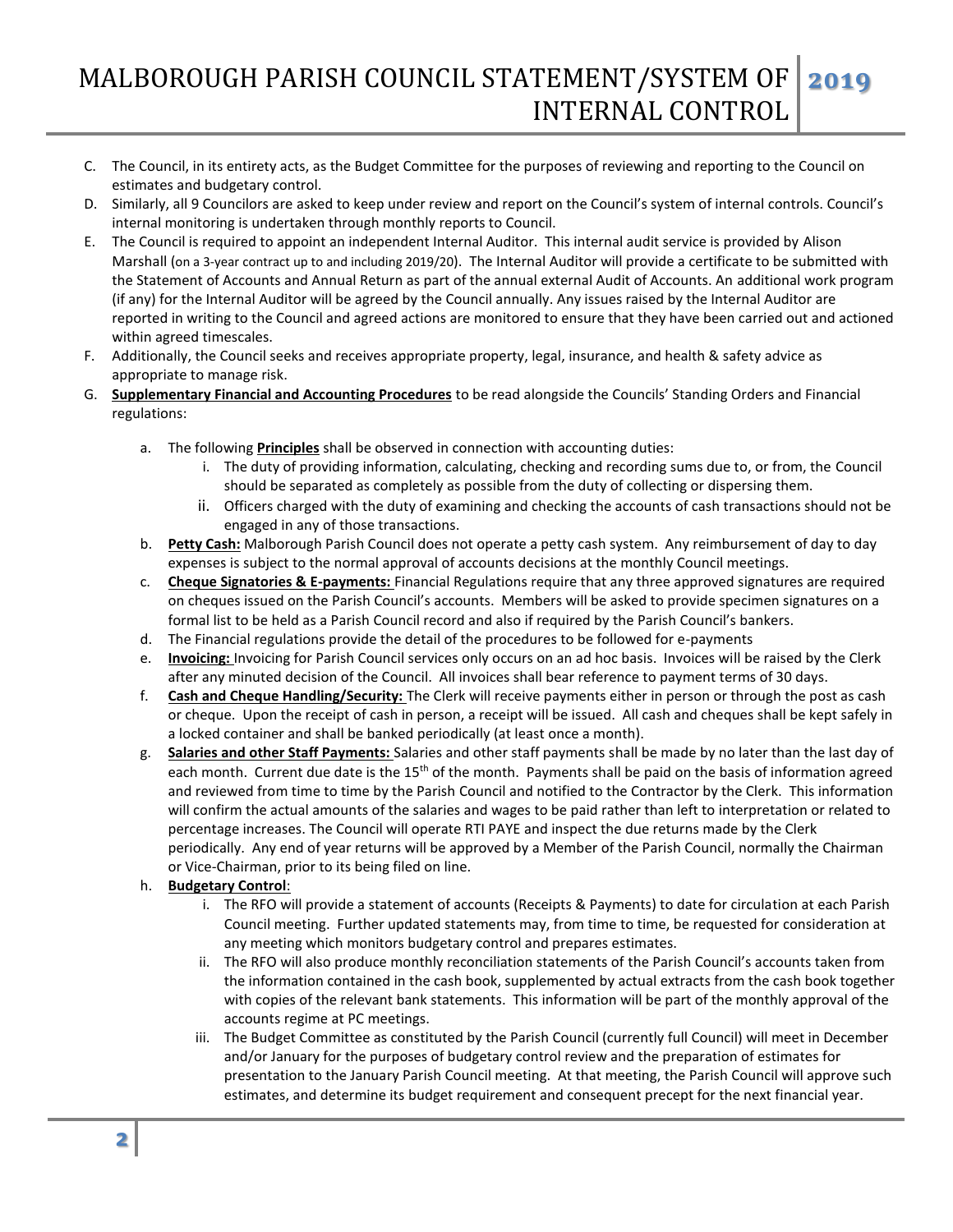iv. At or around the end of a financial year, it must be made clear to the Parish Council in which financial year an account payable falls. Please note however that Council currently operates a Receipts & Payments regime (and not I&E).

### i. **Procurement:**

- i. Financial Regulations provide a framework and set procedures for dealing with contracts of certain values. Working beneath that framework, provision needs to be made for the day to day operational work of the Parish Council to be administered, and to that end the Clerk is entitled to make small purchases. The Clerk is authorised to issue orders for essential office supplies etc. to support the Parish Council's administration.
- ii. Financial Regulations require that for contracts of a value exceeding £10,000, tenders from at least three firms must be invited. For expenditures of £10,000 or less, and unless the Council directs otherwise, three quotations are required. Subject to those considerations, the Parish Council agrees that for any work, goods or services up to a value of £1,000, the Clerk in consultation with the Chairman of the Council or Chairman of a Committee with delegated powers, shall have executive power. Even though competitive tendering would not be required, the obtaining of alternative quotations may remain desirable. In some cases however, alternative prices or estimates may be pursued and compared before an official order is placed.
- iii. The Clerk may incur expenditure on behalf of the Council which is necessary for the purposes of any repair, replacement or other work of an **urgent** nature, whether or not budgetary provision exists for such expenditure, up to a limit of £1,000. The Clerk shall report the action and results to the Council promptly and it is to be documented at the next available meeting.
- j. **Asset Management:** The Council's Asset Register and any associated current Management Plans are attached as Appendix 1.
- k. **Risk Management:** The Council's base Risk Assessment of its land, property, and activities, together with any current associated Management Plans are attached as Appendix 2.

### **Review of Effectiveness**

The Council is responsible for conducting, at least annually, a review of the effectiveness of the system of internal control and the internal audit process. Any concerns about the effectiveness of, or weaknesses in, the system of internal control are investigated and action taken as appropriate as Malborough Parish Council strives for the continuous improvement of the system it has adopted for internal control.

The review of the effectiveness of the system of internal control is monitored by:

- The Parish Clerk is the Council's Responsible Finance Officer who acts as the Council's legal advisor and administrator. The Clerk is responsible for administering the Council's finances, for advising on compliance with laws and regulations which the Council is subject to. The Clerk also provides advice to help the Council ensure that its procedures, control systems and policies are adhered to and is responsible for the development and maintenance of the internal control environment and managing risks.
- The full Council which meets at least 11 times each year. It monitors progress by receiving relevant reports from the Responsible Finance Officer.
- The work of the Internal Auditor. The Internal Auditor, an independent person specialising in local council matters, reports to the Council on the adequacy of its records, procedures, systems, internal control and risk management.
- The External Auditors in their annual report. They make the final check using the Annual Return, a form completed and signed by the Responsible Financial Officer, the Chairman and the Internal Auditor. The External Auditors issue an annual audit certificate.
- The number of significant issues that are raised during the year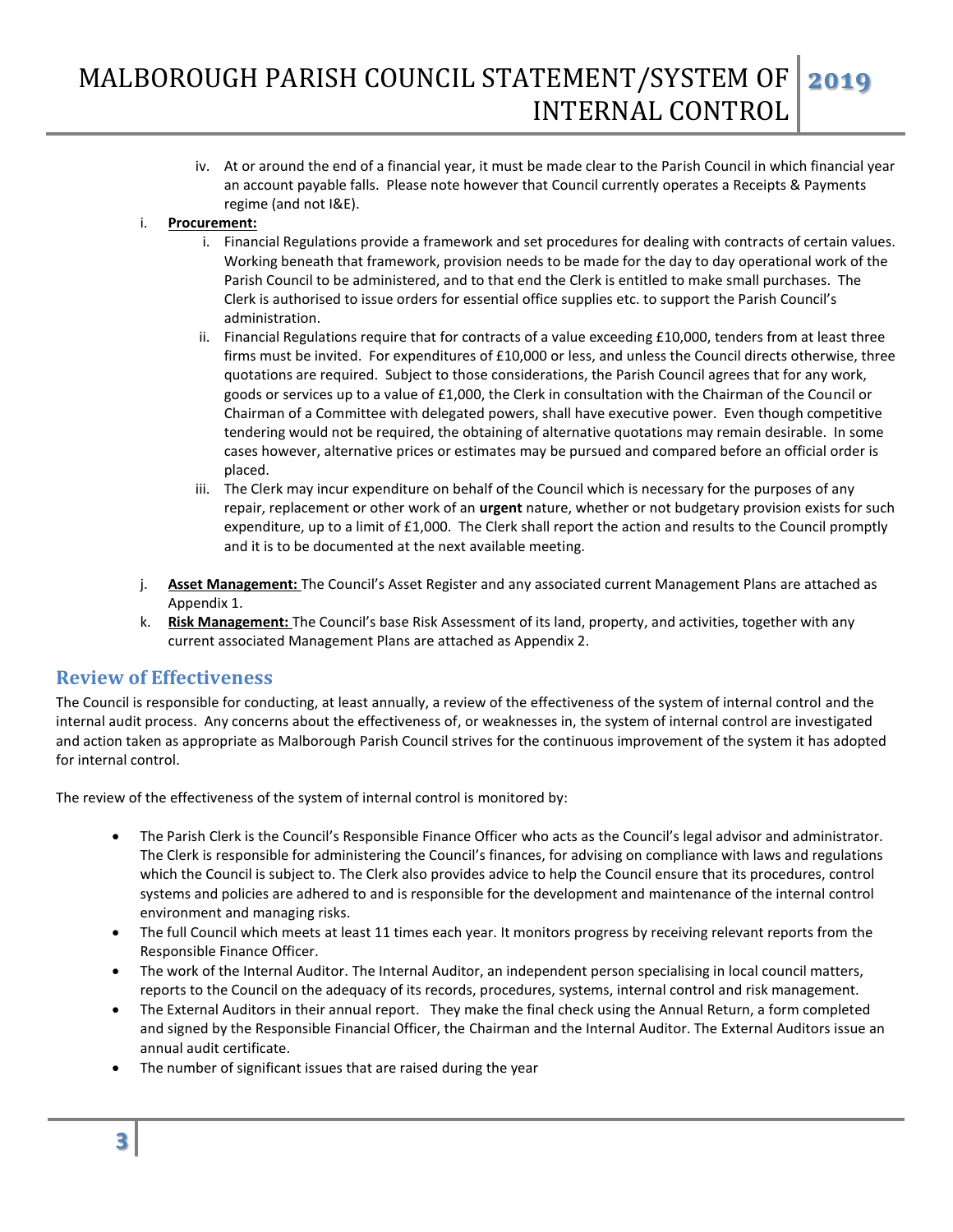## MALBOROUGH PARISH COUNCIL STATEMENT/SYSTEM OF INTERNAL CONTROL **2019**

## **SIGNIFICANT INTERNAL CONTROL ISSUES**

The Parish Council strives for the continuous improvement of the system it has adopted for internal control and will address any issues and weaknesses raised and reported during the review process

*Adopted 21st January 2015*

*In March 2016, 2017, May 2018 and again in May 2019 The Council reviewed and assessed any significant risks to achieving its objectives and reviewed the adequacy of arrangements to manage these.* 

*This statement/system of Internal Control and the check list below have been amended/updated accordingly and adopted at the 2016, 2017 & 2018 Parish Council Meetings.*

*Minute Ref: 2015/16 – March 16th 2016 172B 2016/17 – March 15th 2017 178B 2018/19 – May 16th 2018 155 & 168D 2019/20 – May 15th 2019*

# **Current Policies, procedures and contracts in place and subject to periodic review**

| <b>Policy</b>                                                                       | <b>Council Lead</b> | <b>Last reviewed</b>      | <b>Review Date</b>                                                            |
|-------------------------------------------------------------------------------------|---------------------|---------------------------|-------------------------------------------------------------------------------|
| Safeguarding Children                                                               | Lucinda Goodhead    | $15^{th}$ May 2019        | May Annually                                                                  |
| Code Of Conduct                                                                     | John Yeoman         |                           | On-going review, at least<br>annually, and subject to<br>legislative changes. |
| <b>Financial regulations</b>                                                        | Katharine Harrod    |                           | May annually                                                                  |
| <b>Standing Orders</b>                                                              | Katharine Harrod    |                           | May annually                                                                  |
| Internal Controls (w.r.t.<br>general risk management)<br>and risk management policy | Katharine Harrod    |                           | May annually                                                                  |
| Protocol on the filming and<br>recording of Local Council<br>and Committee Meetings | Katharine Harrod    |                           | May annually                                                                  |
| <b>Records Management Policy</b>                                                    | Katharine Harrod    | 15 <sup>th</sup> May 2019 | May annually                                                                  |
| Dispensation; precept setting                                                       | Katharine Harrod    | Dec 2018                  | Dec 2019                                                                      |
| Dispensation; cheque<br>signatories/BACs<br>authorisation                           | Katharine Harrod    | $15^{th}$ May 2019        | May 2018                                                                      |
| Skate Park; Risk Assessment,<br><b>Inspection and Management</b>                    | Hayley Rutherford   | 15 <sup>th</sup> May 2019 | June annually                                                                 |
| <b>NEW: Ancillary Gritting</b><br>Scheme; Risk Assessment &<br>Management           | J Yeoman/P Pedrick  | 15 <sup>th</sup> May 2019 | March annually                                                                |
| Freedom of Information,                                                             | Katharine Harrod    | 15 <sup>th</sup> May 2018 | May annually                                                                  |